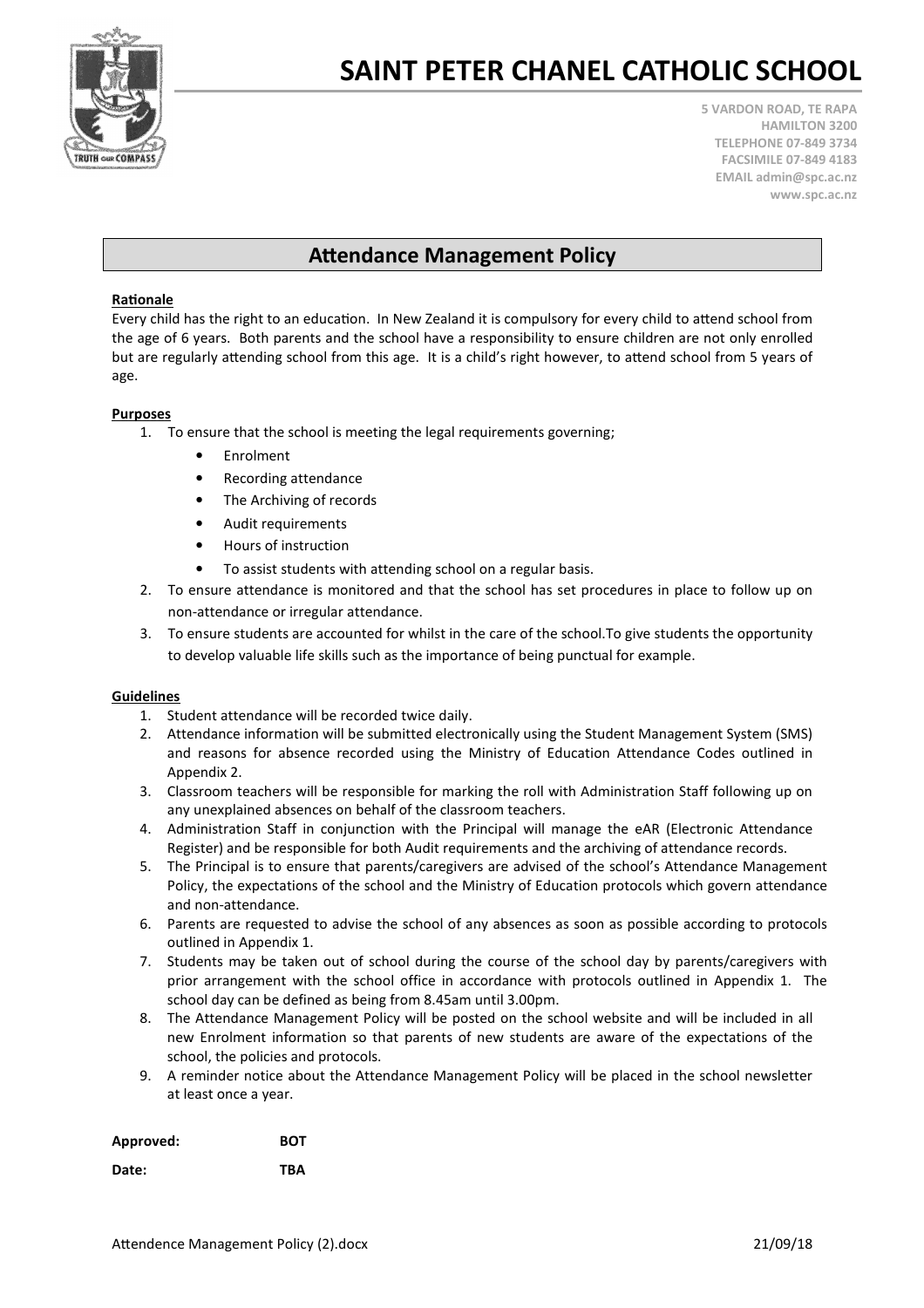

5 VARDON ROAD, TE RAPA HAMILTON 3200 TELEPHONE 07-849 3734 FACSIMILE 07-849 4183 EMAIL admin@spc.ac.nz www.spc.ac.nz

# Appendix 1

### ATTENDANCE/NON-ATTENDANCE PROTOCOLS AND PROCEDURES

### 1. Recording Attendance

- a) Student attendance will be recorded twice daily, at the beginning of class in the morning (8.45am) and the beginning of class in the afternoon (1.30pm)
- b) The Classroom Teacher will mark the roll electronically using the Student Management System (Edge) or manually on a pre-populated roll, if the SMS is unavailable.
- c) Relieving teachers will be required to record attendance of a pre-populated roll provided to them by Administration Staff.
- d) Any student's not present will be marked with a "?" if the reason for the absence is not known. The Administration Staff will make contact with the parent/caregiver to ascertain the reason for the absence.

### 2. Late Arrival

Students arriving at school after 8.45am are considered 'late' and must report to the school office to sign-in. Upon signing in, the student will be given a late pass and must present it to their classroom teacher upon arrival.

#### 3. Advising an Absence

Whenever possible, parents/caregivers are encouraged to advise the school (in advance where possible) of an impending absence by way of one of the following methods;

- a) A phone call to the school (849-3734)
- b) A voice message left on the school's office voicemail
- c) Face to face
- d) Email (preferably to admin@spc.ac.nz)
- e) Text to the School Text Line (022-1566-171)
- f) A hand-written note to the office staff
- The communication needs to advise:
	- a) The student's name
	- b) The date of the absence
	- c) The reason for the absence

#### 4. Leaving school during the school day

If a student is required to leave school during the course of the school day, the parent/caregiver should report to the school office in the first instance to sign the student out. A member of the Administration staff will contact the classroom teacher to call for the student to come to the office to meet the parent/caregiver.

Upon returning to school during a period of absence during the course of the school day, the parent/caregiver should return to the office with the student to sign the student in.

#### 5. Unexplained Absences

If a student is absent from school with no explanation and all reasonable attempts have been made to make contact with the parent/caregiver and no contact has been received as to the reason why the student is absent, after 5 days the student's "Unexplained and Unjustified" Attendance code will automatically revert to the Attendance code "Truant". However, this can be amended retrospectively.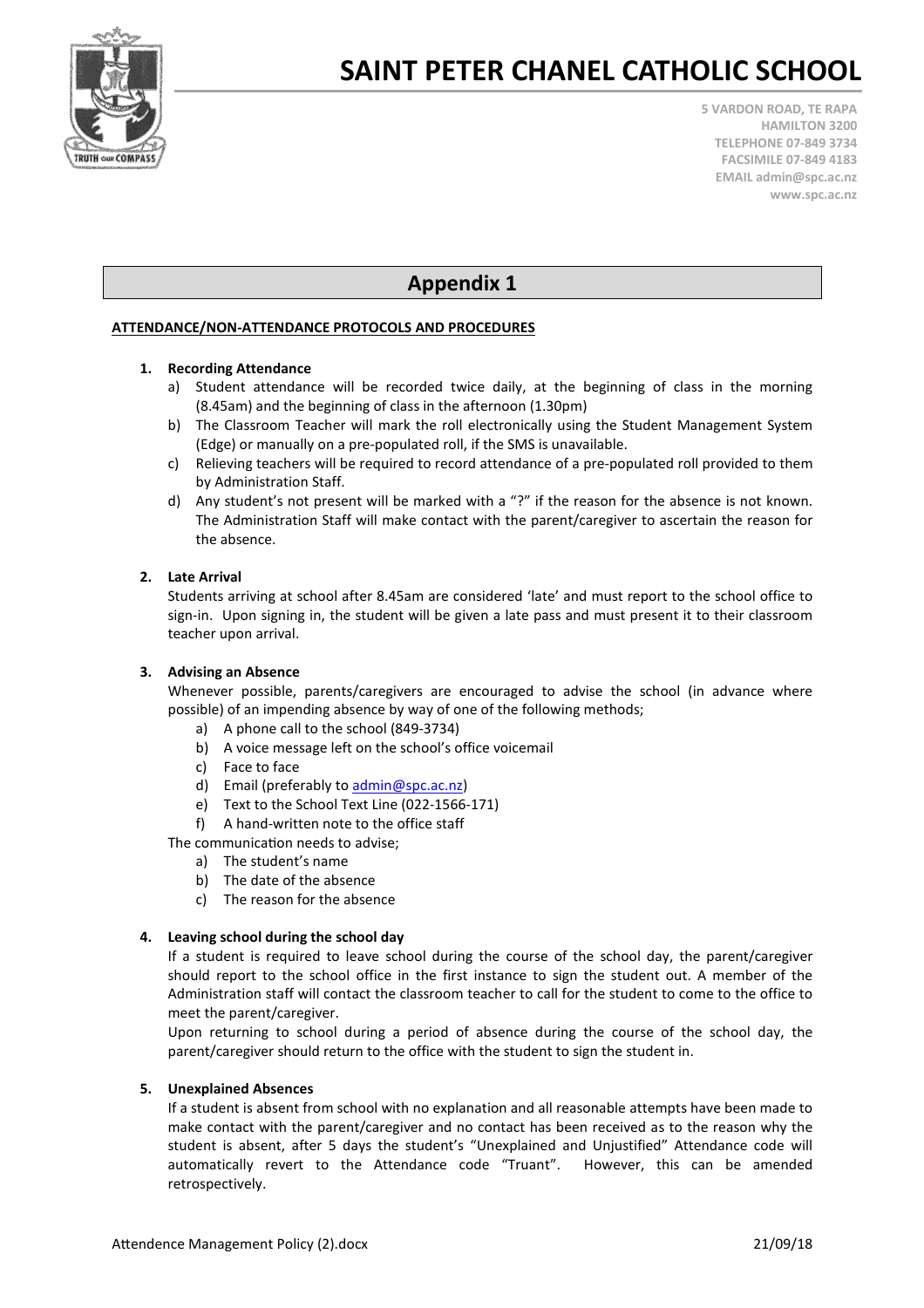

5 VARDON ROAD, TE RAPA HAMILTON 3200 TELEPHONE 07-849 3734 FACSIMILE 07-849 4183 EMAIL admin@spc.ac.nz www.spc.ac.nz

## 6. Escalation Points

If a student is consistently absent from school without sufficient justification, the school will ask to meet with the parents/caregivers to discuss.

#### 7. Attendance Targets

The school will be active in attempting to reach pre-determined attendance levels.